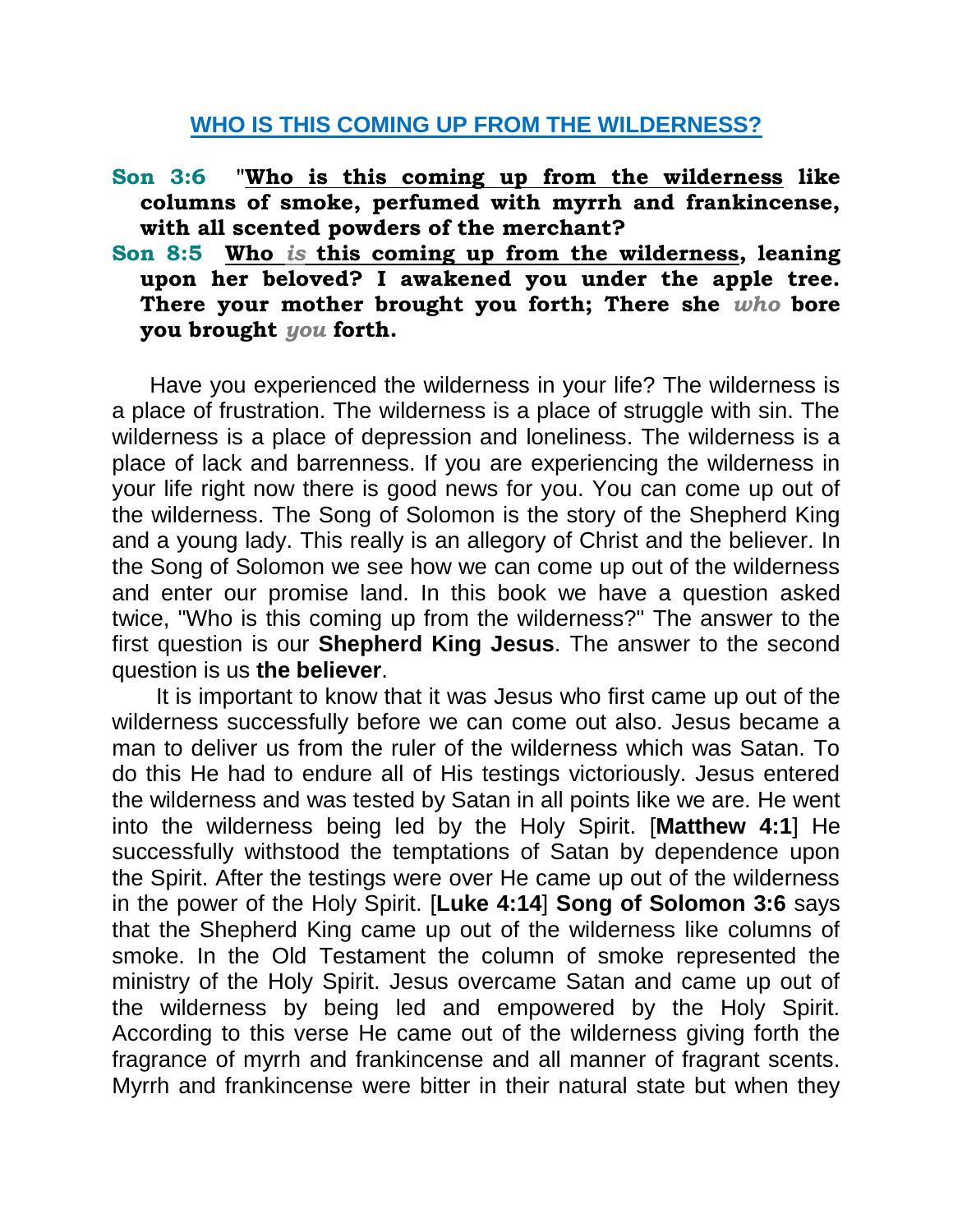entered the fire they gave off a very sweet and soothing aroma. Jesus endured the fire of Satan's testing and came forth giving off a sweet smell to God. This sweet fragrance was all His perfections ascending to the Father in our behalf. Jesus came and endured temptation and testing for us and as us. His perfections that came forth out of the fire arose to God in our behalf. Jesus also endured the fire of God's judgment in our place on the cross. When the fire of judgment hit the Lord Jesus, a sweet smelling savor rose to God in our behalf. [**Eph. 5:2**] It is important to know everything Jesus did was done by trusting in the Father and the Holy Spirit. Jesus said that everything He did was actually the Father doing it through Him. [**John 14:10**] Jesus came up out of the wilderness by trusting and by the principle of grace.

 How are we going to come up out of our wilderness? We will come out through Christ and because we come up and out in the same way He did it. **Song of Solomon 8:5** tells us that we will come up out of our wilderness by **leaning on our beloved**. By trusting in our Shepherd King Jesus we will come up victoriously out of the wilderness and enter into the promise land. How are we to come up out of it? It is by trusting in grace of God. It is by resting in Christ. He has overcome sin, Satan, and the world. When we rest and lean on Jesus we experience His victory also. Notice that this verse says that we were first awakened **under the apple tree**. The apple tree represents the **principle of grace**. This tree represents **fruit bearing**. Apples are produced not by labor but by abiding and drawing from the life of the tree. God first awakened us by His grace. We received Jesus as a gift of grace and we received new life and a new nature on the inside of us. Early on we were so excited about the goodness of God and His love for us. Things seemed to change in our life without our effort or even trying to make it happen. However, many not too long after being awakened leave the apple tree and find the fig tree. The fig tree represents the Law and the flesh. This is where you try to live for God and become like Him by your own efforts. You work to become like Jesus and be more like God by doing right things and avoiding bad things. You try to change yourself for the better. Living like this causes us to dwell in the wilderness. This is why we experience frustration, sin, depression, loneliness, lack, and barrenness. However, we can return to the apple tree and to the principle of grace. As we have received the Lord Jesus we are to continue to walk in Him- [Col 2:6] How can we come up out of our wilderness of our flesh? It is by walking in the